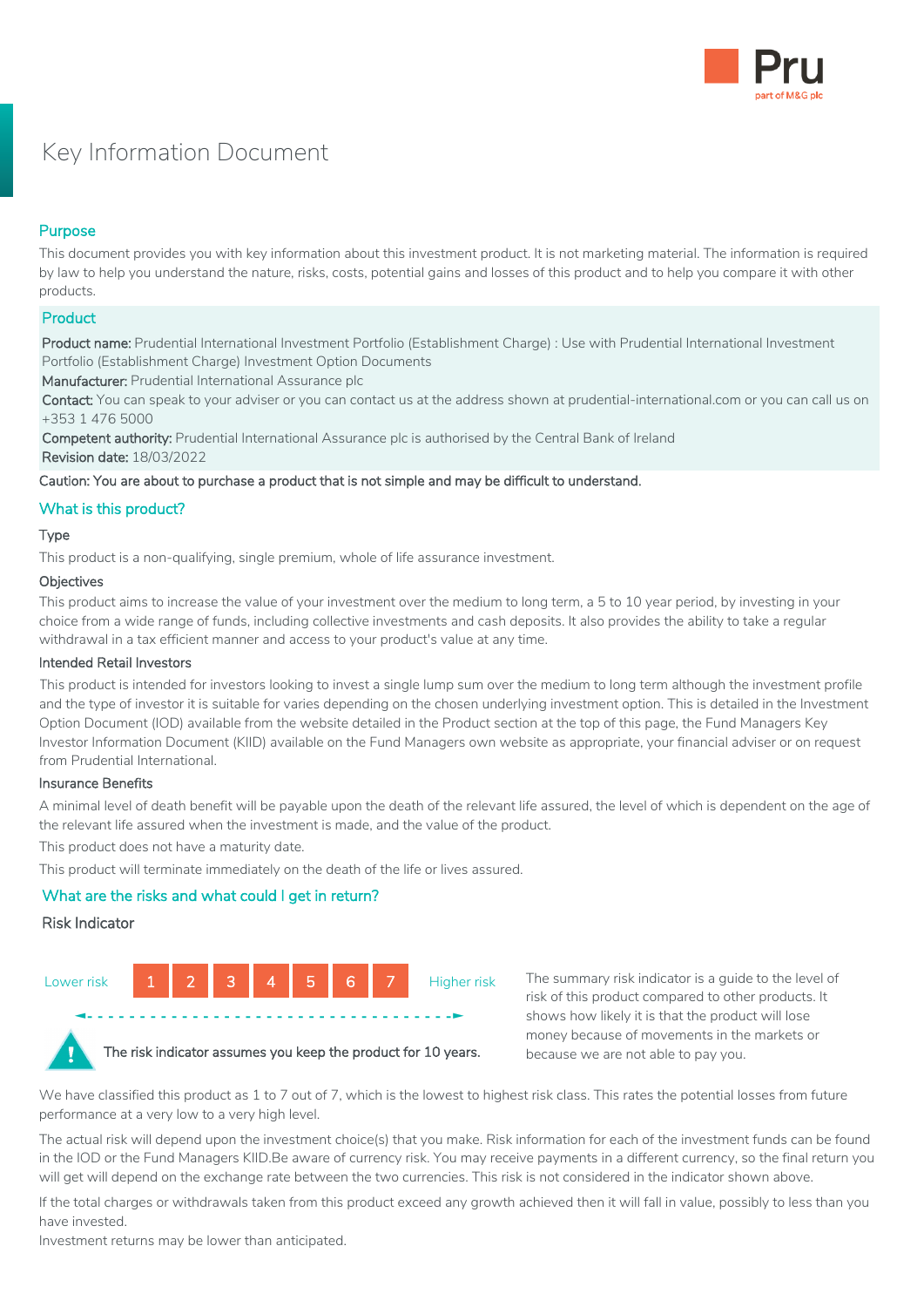This product does not include any protection from future market performance so you could lose some or all of your investment.

If Prudential International Assurance plc is not able to pay you what is owed, you could lose your entire investment.

However, you may benefit from a consumer protection scheme (see the section 'What happens if Prudential International Assurance plc is unable to pay you'). The indicator shown above does not consider this protection.

#### Performance scenarios

The returns on your investment will be dependent upon which fund or funds you choose to invest in. Further details of the possible returns for each investment fund available can be found in the IOD or KIID applicable to each fund.

The IODs show performance scenarios, and this Key Information Document (KID) shows costs, based on an investment of £10,000. The minimum initial investment for this product is £50,000 (or currency equivalent).

The figures shown include all the costs of the product itself, but may not include all the costs that you pay to your adviser or distributor. The figures do not take into account your personal tax situation, which may also affect how much you get back.

## What happens if Prudential International Assurance plc is unable to pay out?

Prudential International exceeds its capital requirements and is financially strong. However, in the unlikely event that Prudential International, the fund manager, Prudential in the UK or the custodian of fund assets should fail to meet their financial obligations, You may face financial loss. Prudential International products will not be covered by a government-backed financial guarantee scheme, including the FSCS in the UK.

### What are the costs?

The Reduction in Yield (RIY) shows what impact the total costs you pay will have on the investment return you might get. The total costs take into account one-off, ongoing and incidental costs.

The overall costs of the product will depend on the investments chosen and the table below shows what the lower and higher possible costs will be for three different holding periods. The figures include potential early exit penalties and assume that you invest £10,000. Further details of the costs of each of the funds available can be found in the IOD or KIID applicable to each fund.The figures are estimates and may change in the future.

#### Costs over Time

The person selling you or advising you about this product may charge you other costs. If so, this person will provide you with information about these costs, and show you the impact that all costs will have on your investment over time.

| Investment £10,000                  | If you cash in after: |                     |                      |
|-------------------------------------|-----------------------|---------------------|----------------------|
|                                     | 1 vear                | 5 years             | 10 years (RHP)       |
| Total costs (f)                     | $1,052.92 - 2,239.43$ | 4,183.42 - 7,478.81 | 8.384.03 - 13.224.94 |
| Impact on return (RIY) per year (%) | 10.77% - 23.81%       | $9.82\% - 18.95\%$  | 12.82% - 22.24%      |

## Composition of Costs

The table below shows:

• the impact each year of the different types of costs on the investment return you might get at the end of the recommended holding period;

• the meaning of the different cost categories.

| This table shows the impact on return per year (%) |                             |                   |                                                                                                                                           |  |  |
|----------------------------------------------------|-----------------------------|-------------------|-------------------------------------------------------------------------------------------------------------------------------------------|--|--|
| One-off costs                                      | Entry costs                 | $0.91\% - 2.96\%$ | The impact of the costs you pay when entering your investment.                                                                            |  |  |
|                                                    | Exit costs                  | $0.00\% - 0.00\%$ | The impact of the costs of exiting your investment when it matures.                                                                       |  |  |
| Ongoing costs                                      | Portfolio transaction costs | $0.00\% - 1.58\%$ | The impact of the costs of us buying and selling underlying investments<br>for the product.                                               |  |  |
|                                                    | Other ongoing costs         | 11.91% - 17.27%   | The impact of the costs that are taken each year for managing your<br>investments.                                                        |  |  |
| Incidental costs                                   | Performance fees            | $0.00\% - 5.19\%$ | The impact of the performance fee. Please see the Investment Option<br>Document of your selected investment to determine if this applies. |  |  |
|                                                    | Carried interests           | $0.00\% - 0.00\%$ | The impact of carried interests. Please see the Investment Option<br>Document of your selected investment to determine if this applies.   |  |  |

The actual costs charged may differ from those illustrated above. Additional costs may be payable if product options are chosen throughout the lifetime of your investment.